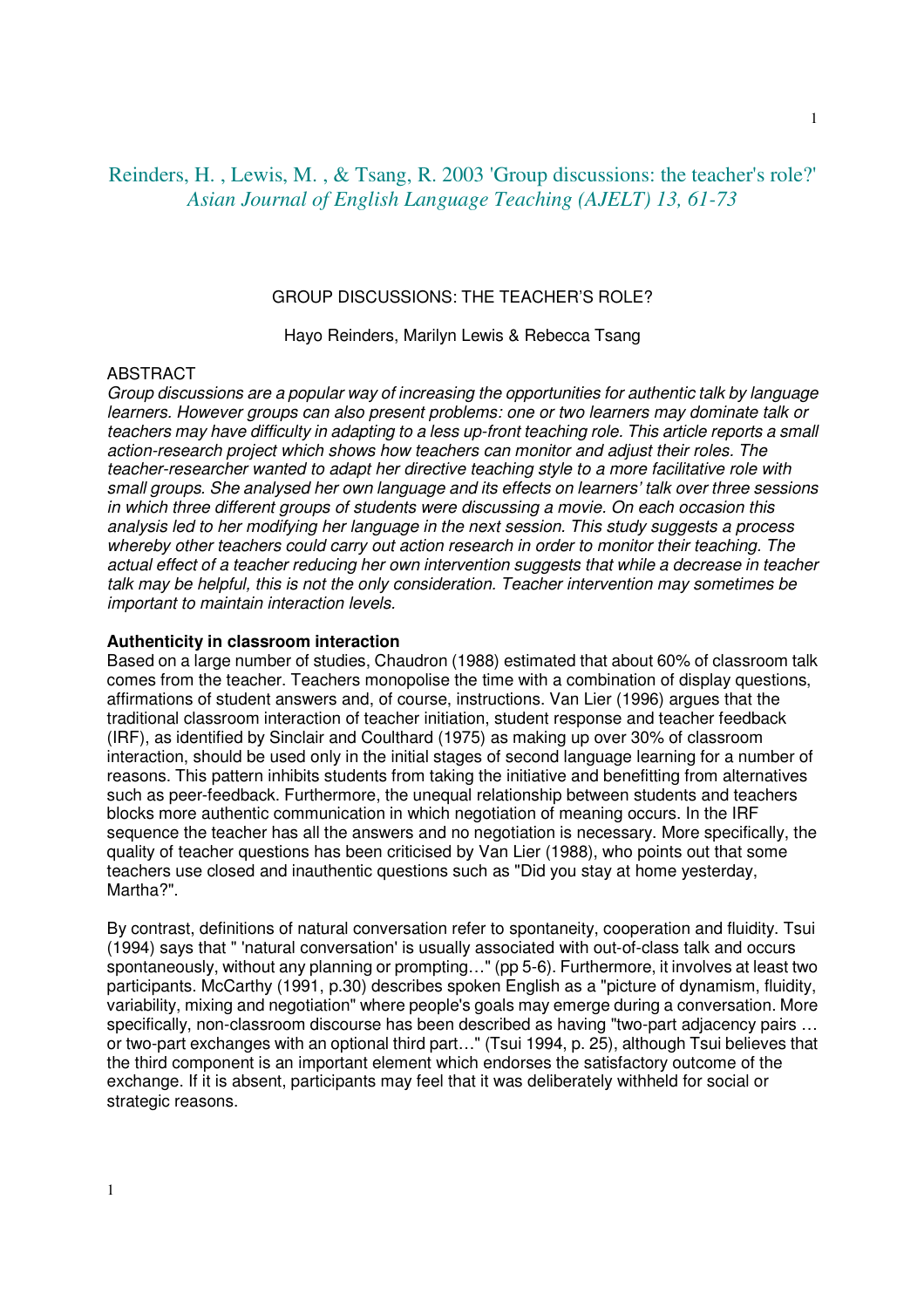### **Small group interaction**

Small group interaction is often recommended as a more helpful means of acquiring oral language proficiency than the up-front teaching model. Johnson (1995:156) summarises the work of Barnes (1975), who "proposes that small group activities are more conducive to using language for learning since they tend to distance teachers' control over the patterns of communication".

Research into small group interaction gives insights into turntaking and the quality of students' talk as shown by the range of functions used, and by their discourse level competence. Groups are said to give students "the opportunity to practise a much wider range of speech functions" than regular class work (Tsui, 1995, p. 96) and to encourage them to move beyond sentence level competence to discourse competence (Long and Porter, 1985). According to Ellis (1994, p. 601) "the research suggests that learners will benefit from interacting in small group work. They will have more opportunity to speak, to negotiate meaning and content, and to construct discourse collaboratively".

However, these claims do not always match reality. Students may not use a range of functions or take up the opportunities for discourse competence; instead of teacher domination, one student may take a lead role, monopolising the talk time and the topic choices. Students may need some guidance to use a greater range of functions in groups. Barnes (1975 in Johnson, 1995) mentions that a willingness to participate depends on whether students think their comments will be accepted by others, on having some common ground, on having their attention focussed on specific points, on having sufficient time to put their ideas into words and on being able to use exploratory talk before speaking publicly.

What is the teacher's role in modelling a range of functions? Seedhouse (1996) doubts that " a non-institutional form of discourse" (p. 18) is possible within classroom lessons. He believes that even with training, teachers produce not conversation, but classroom discourse and recommends "viewing classroom interaction as a variety of institutional discourse" (p. 22). The teacher's role as a participant as well as a facilitator in small groups seems to have received little attention in the literature. Wajnryb (1992) suggests that when observing a teacher in pair/group work, one can comment on how and in what circumstances she/he speaks to a group. In her opinion, "a teacher monitoring a group is there to listen, help and monitor, but not to teach" (p.112).

# **The study: Investigating the role of small group facilitator**

This article reports one teacher's monitoring of her own developing role with a series of learner groups. As a Chinese teacher she had been accustomed to taking a directive role in students' learning. Now her aim was to improve the quality of students' talk as defined in the literature by the range of functions they use, and their ability to initiate topics. The research questions were these.

### What features of the teacher's input hinder or promote the quality of students' talk? How does students' talk change as the teacher adjusts her role?

The study took place in a university Self Access Centre (SAC) where approximately 75% of the students are enrolled in pre-university language courses. The other 25% are undergraduate and graduate university students and people from outside the university. The pre-university students come primarily from China, Hong Kong, Taiwan, Korea and Japan. Small numbers come from other countries. In the SAC the learners approach a teacher when they encounter problems. As a result of these reported problems and because of limited opportunity in the SAC for authentic opportunities for interaction, teachers decided to initiate some group sessions. Learners could sign up for a "Movie Club" where a facilitator-teacher would suggest techniques for watching a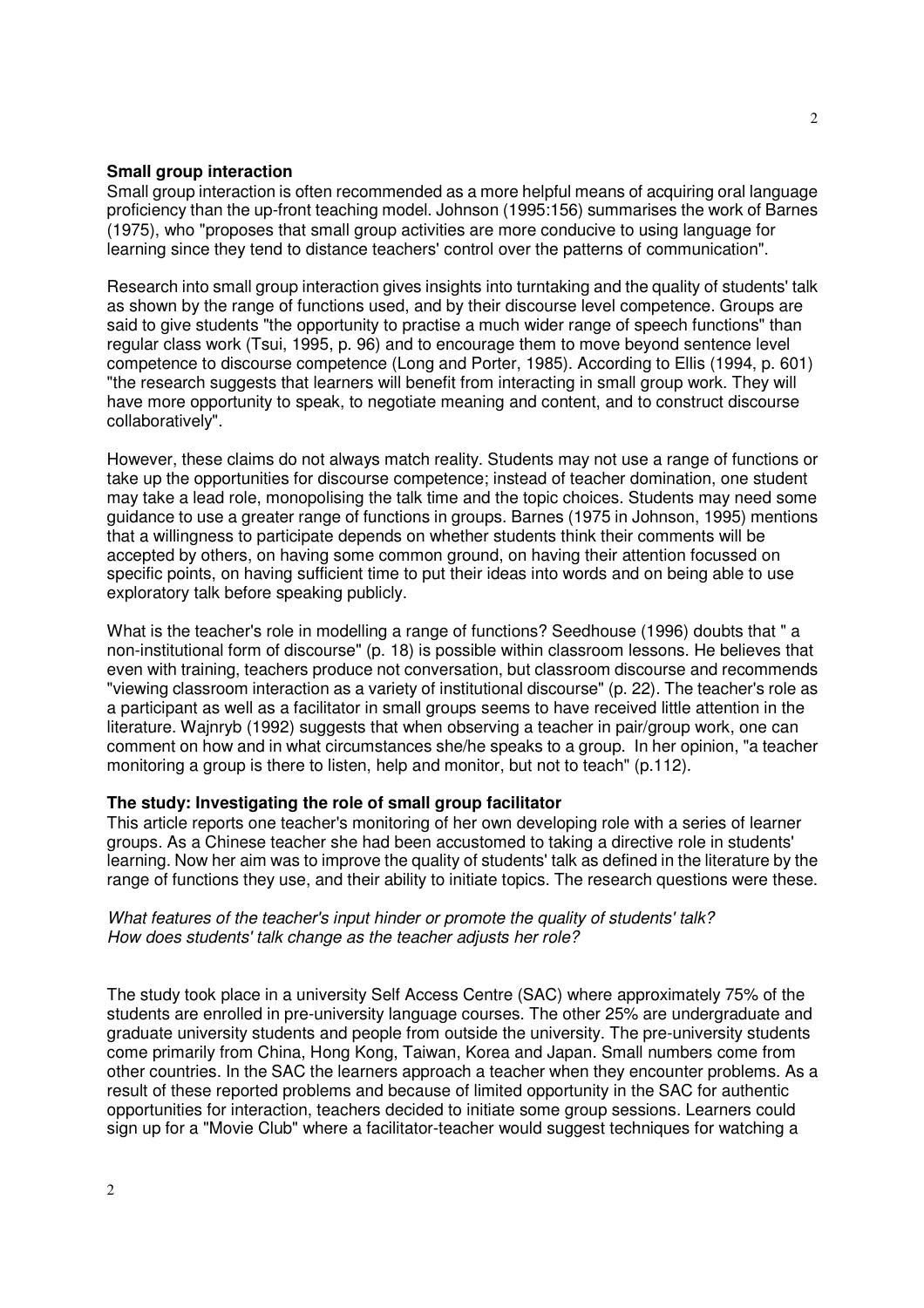movie and students would practise speaking about it. Furthermore the language level within each of the three groups could vary from lower- to upper-intermediate, although most students were at an intermediate level.

The study took place over three months, with one session per month. These learners differed from the normal small groups in a regular class. Because the context was a self-access centre, where students attended for short, irregular visits, each session was attended by different students who had never met before and might never meet again. This allowed time for discussion between the three researchers: the teacher, the ELSAC director and a lecturer who had worked with the researcher during her postgraduate studies. Each two and a half hour Movie Club session had three parts. First there was an explanation of techniques for watching a film. Then students completed traditional vocabulary exercises and comprehension questions with the help of the blurb on the cover of the movie. (These two parts were not recorded and did not form part of the study).Thirdly, each group watched the movie together and had a discussion which was recorded on Minidisc® and later analysed as follows:

 1. The amount of teacher and student talk was calculated by counting the number of seconds for each utterance.

 2. The teacher's and students' talk was analysed for turn-taking, topic initiation and function (such as initiation, response, or feedback).

3. In addition, an observer was present at each session.

This allowed the researchers to detect differences between the sessions and allowed the teacher to attempt a change in her approach in the next session.

# **Results**

SESSION 1 Number of students: 12 Length of discussion time: 11 minutes 45 seconds Name of movie: "You've Got Mail". Focus of analysis of transcript: What is the teacher's normal talking style during small group discussion?

The results show first (Figure 1) that the proportion of teacher-student talk was quite high at 70%, in fact higher than the 60% mentioned by Chaudron (1988).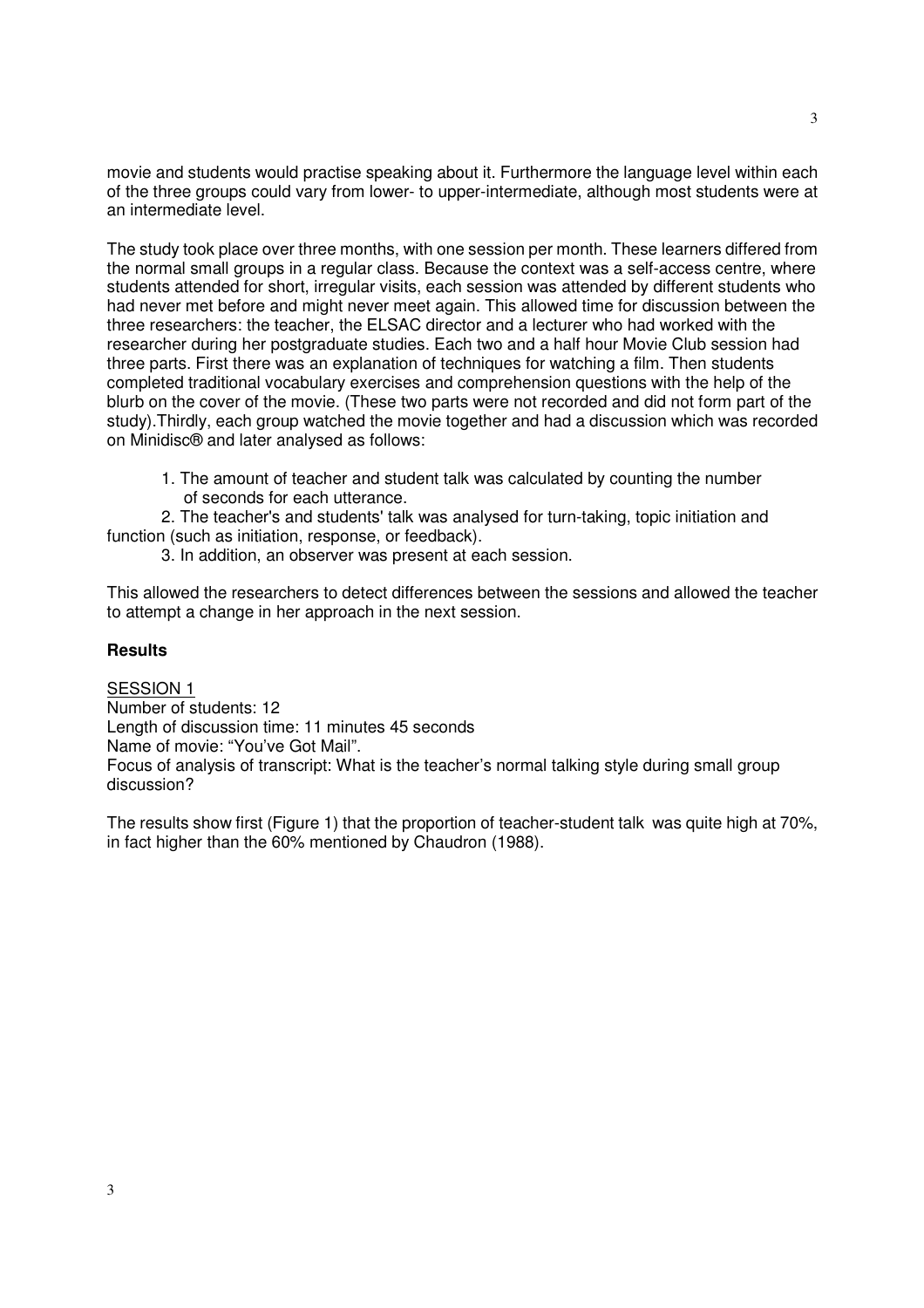

**Figure 1:** Distribution of talk in Session 1

In terms of the quality of her talk, the teacher asked mainly closed, recall questions. This led to the traditional IRF classroom pattern which left no place for students to initiate topics or direct what was going on in class as the following sample shows:

- T Who owned the shop?
- S Her mother.
- T Yes, her mother, Catherine's mother.

This pattern was repeated six times.

Furthermore the student talk also followed traditional patterns. Little discussion of any kind and little peer-to-peer interaction occurred: 7% was student-to-student interaction and 93% student-teacher. Only once did a student spontaneously raise a question:

T If you were Joe, would you fall in love with Kathleen? Why or why not?

 S I have a question. If Joe and the email person are two different persons, which one will she choose ?

T Yeah, what do you think? This is a good question.

Almost all exchanges included the teacher but there were two exceptions. For example: T She has had sixth sense before they meet. So when she sees him she says

these things in the film. What do you think?

S1 I think she realises this when she is sick.

 S2 I think when she is sick and lies in bed, before Joe leaves the room, they have a talk. Then she realises. I think so.

# **Reflection**

Clearly there was room for improvement. With these results in mind, the teacher made the following plans.

1. To increase student participation by

- approaching students before the session and inviting a volunteer to lead the discussion for each question.
- telling students that they could discuss the questions freely among themselves without the teacher being present.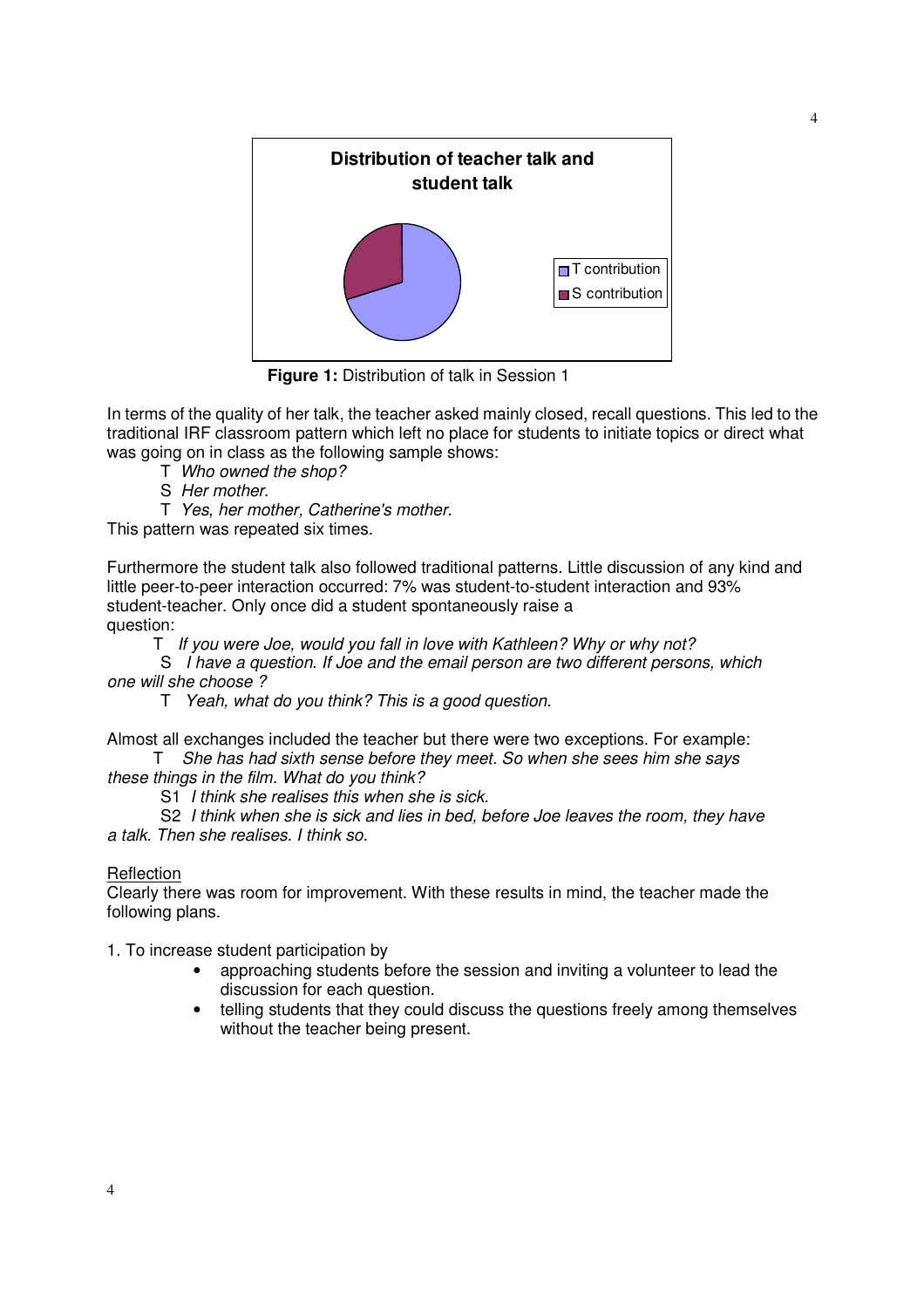- 2. To change the teacher's input by:
	- changing from closed to more open questions.
	- acting as one of the participants and intervening only when there was a long pause (of about four seconds) or, if there was silence, to raise a counter argument to keep the discussion going.

3. To reduce the number of questions to be discussed so that all students would have a chance to contribute to all questions.

SESSION 2

Number of students: 8 Length of discussion time: 19 minutes 58 seconds Name of movie: "Austin Powers". Focus of analysis of transcript: What is the effect on student talk of

- a. reducing the amount of teacher talk?
- b. improving the quality of teacher questions?
- c. having a student leader?

The results in terms of the distribution of talk were encouraging. As shown in Figure 2 the teacher reduced her talk to 29%.



**Figure 2:** Distribution of talk in Session 2

Furthermore, of the student talk, 71% was student-to-student interaction and 29% student-to-teacher.

In addition, this student-led discussion resulted in longer answers to questions than in the first session. Interactions were almost entirely student-student, with only occasional teacher intervention to start the discussion or to keep it going. For example:

- T We'll go to the last part of the activity, the discussion. ……Shall we discuss number 2?
- S1 (Looks at the teacher.) So I ask the question?
- T Yes, number 2.
- S1 Do you agree to cloning human beings? Why or why not ?
- T Yes. Please we try to face each other.

(The teacher tried to direct and help students to sit in a circle.)

S1 Okay, do you agree to cloning human being? Why or why not ?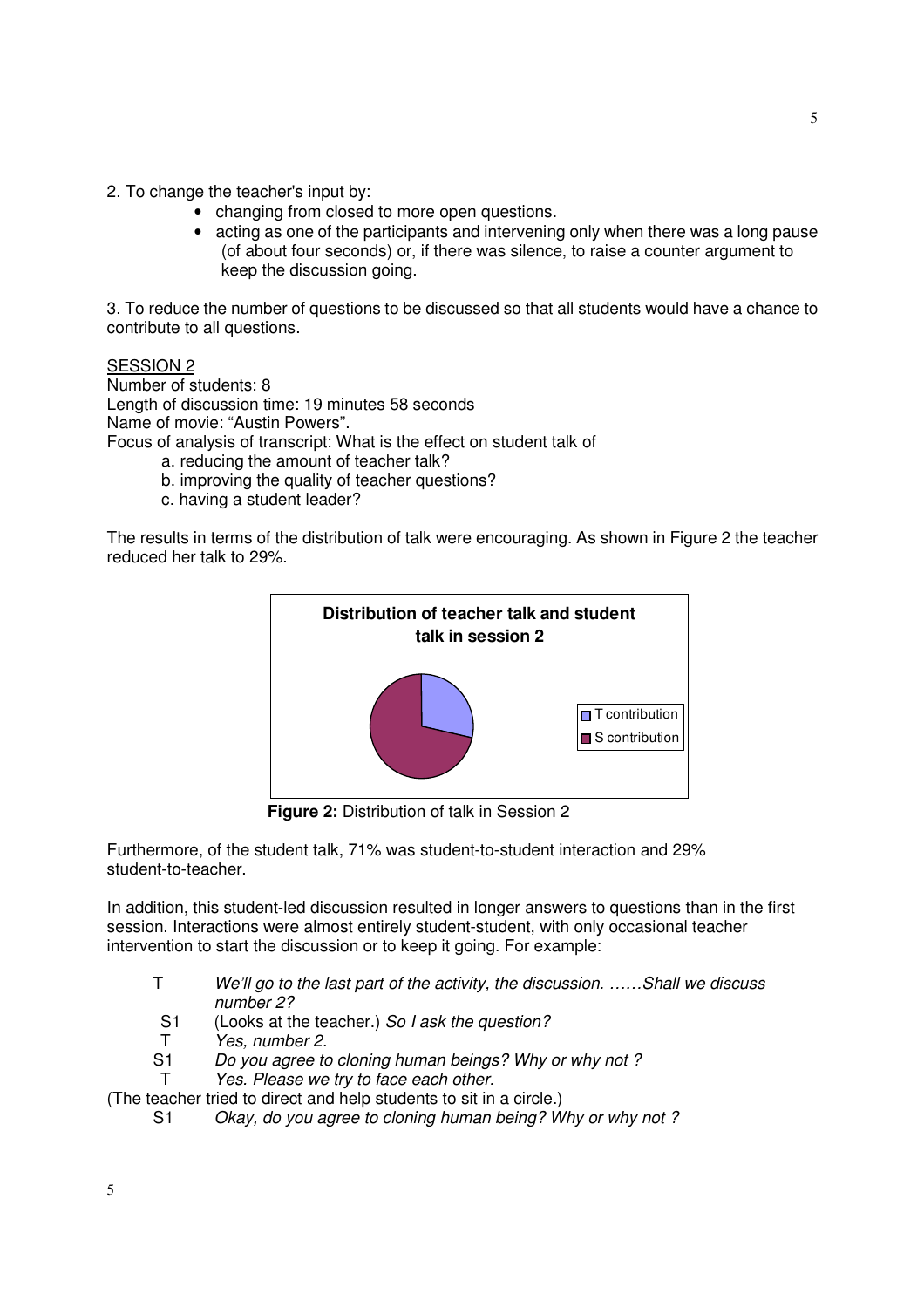- S2 I think I could not agree to it because if you just copy yourself you could not copy your mind. Just, just how do you face the copied guy?
- S1 Hm, terrible, I think.
- S3 And I don't agree with this about clone human beings because we are developing these areas. If we can take a good gene, or the best genes from human beings we may make only good people. So there is no distinction between good and bad people.
- S4 *I* agree with this.
- S1 Okay. Any more? Any more ideas?

### **Reflection**

The increase in student talk was encouraging, as was the amount of student participation and student-student interaction. There were, however, six IRF sequences, all of them in the second half of the discussion, where the teacher had obviously slipped back into a slightly more directive role. At this stage she made a decision for the next session not to intervene unless unavoidable and to try and avoid the IRF pattern entirely.

Another feature of this session was that the group seemed to have enjoyed the discussion, as noted by Researcher 2, who observed part of the session. People seemed eager to participate as evidenced by the relatively short pauses between student contributions. Furthermore here was plenty of laughter and frequent joking.

Student 5: I think it may be very common to clone people after 100 or 200 years. Student leader: Maybe in our age. Student 6: I don't think so. There is the moral issue that people disagree to cloning….. Student 7: Maybe cloning people can solve some problems. For example, if two men were in love with one woman. Copy one is Okay.

Student 8:

(Many students laugh.)

SESSION 3

Number of students: 7

Length of discussion time: 17 minutes 36 seconds

Name of movie: "Billy Elliot".

Focus of analysis of transcript:

Has the amount of teacher talk and the quality of her questions improved over the 3 sessions?

Are any changes reflected in student talk?

The results of Session 3 are encouraging compared with Session 1. This time, as shown in Figure 3, the teacher talked for 33 % of the time, compared with the original 70%. However, this was higher than in session 2 (29%). Furthermore, of the student talk, now only 33% was student-student interaction and 67% student-teacher against 71% and 29% in the second session.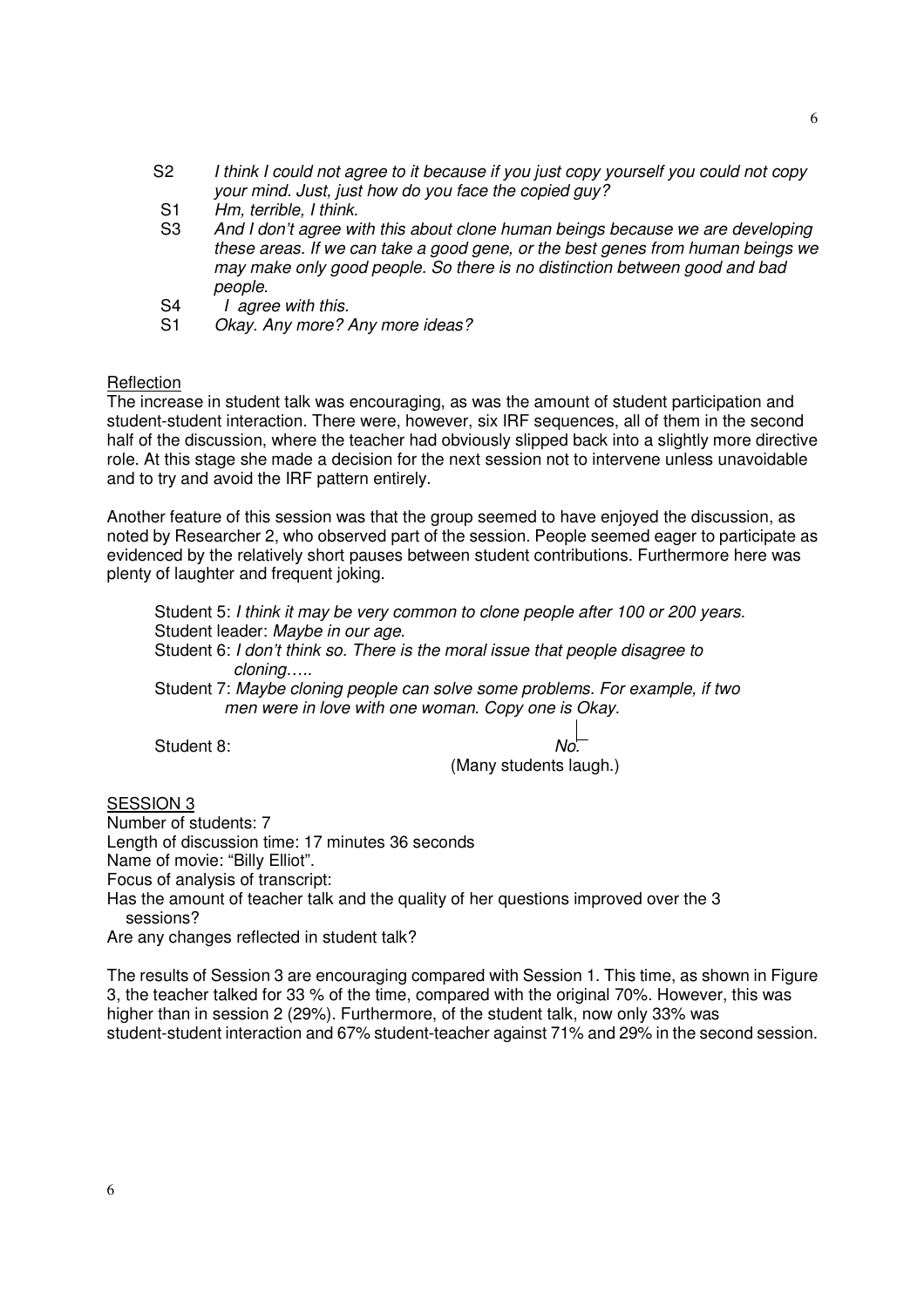

**Figure 3**: Distribution of talk in Session 3

In terms of the flow of conversation, there were more and longer pauses. On seven occasions they were seven seconds or longer. In contrast, Session 1 had only one long pause (six seconds) and Session 2 had two (five and six seconds respectively). For example:

- S Leader Question number 3: In what way does the political situation in his country influence Billy's career as a ballet dancer and his life in general ? In my opinion, the political situation influences Billy's behaviour. At first, he also goes to the boxing class and does some men's sport. But after he finds out that he enjoys dancing he chooses ballet…………He saw his father going back to work only to get the fees for the ballet school, when other workers continued to strike. Sometimes Billy wants to give up dancing. That's all. I just think about…(inaudible).
- T I think that Billy wants to give up dancing when his brother is arrested. It is on the same day when he should have gone to the ballet school with his teacher, Mrs Wilkinson. But instead he goes to the court with his father to see his brother. He has not gone to the ballet school.
- (Pause 20 seconds)
- S1 Because there is a strike, I think it's more difficult for Billy's father to decide whether he should let Billy go to the ballet school or not. I think it is more difficult because they don't have income.
- (Pause 7 seconds)

#### **Reflection**

Although the session was successful compared with session 1, it failed to reach the standard set by Session 2. The teacher's decision not to intervene unless absolutely necessary resulted in some very long pauses. On the other hand the number of IRF sequences was further reduced.

A further feature of this session was that the group seemed less eager to participate. The observer noted that the discussion was less lively and students seemed to want to avoid commenting on other students' contributions.

## **Summary of the 3 sessions**

As shown in Table 1, the amount of student talk increased between Sessions 1 and 2 but then decreased slightly in the final session. Session 2 was also more successful in the quality of the student talk. Percentages include pauses.

S2 I think Billy's brother also influences Billy's behaviour very much.....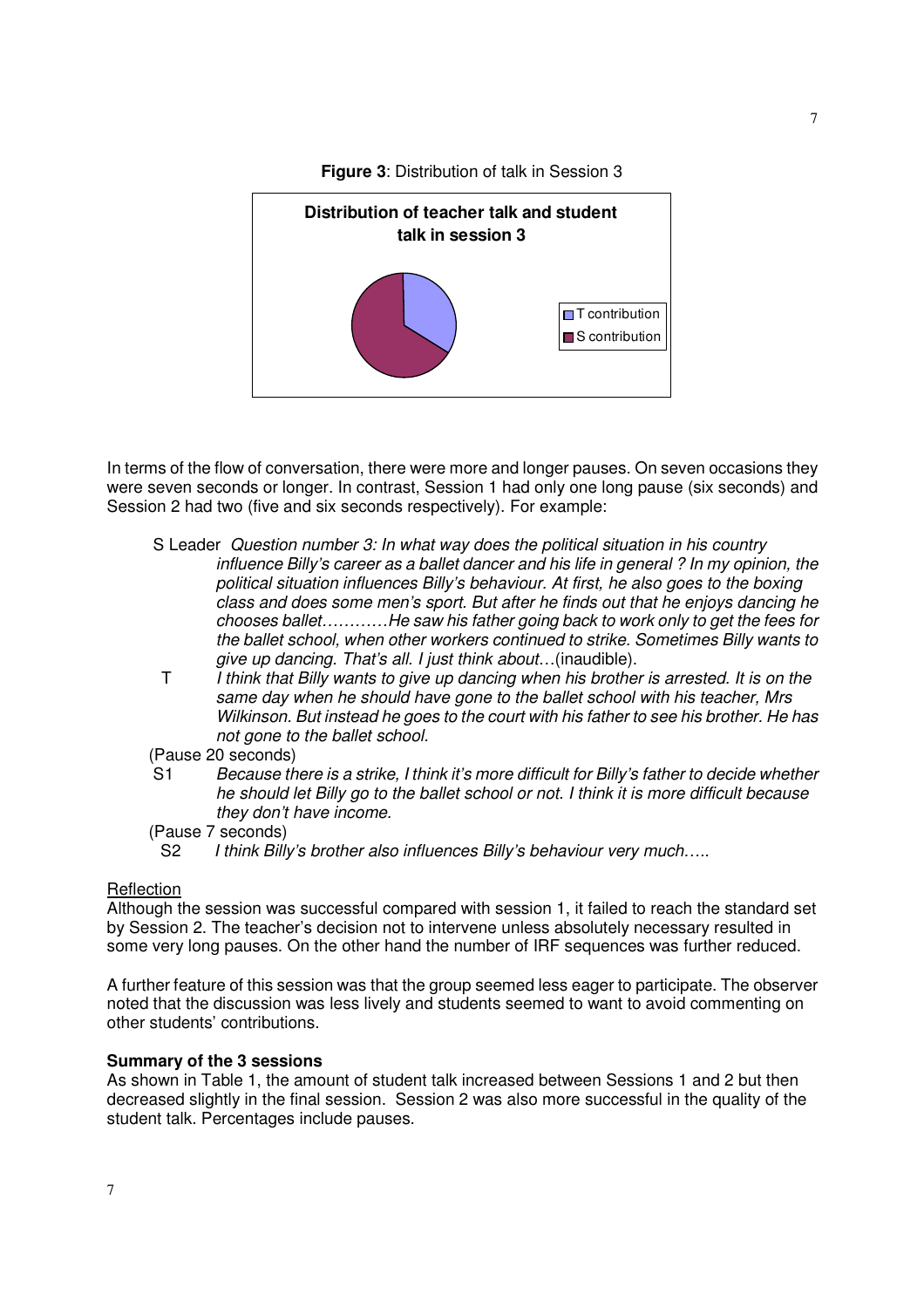| <b>SESSION</b>                                            |                                                  | 2                                                           | 3                                                  |
|-----------------------------------------------------------|--------------------------------------------------|-------------------------------------------------------------|----------------------------------------------------|
| student talk (total<br>number of times<br>students spoke) | 41 (30%)                                         | 94 (71%)                                                    | 50 (67%)                                           |
| student talk (type)                                       | Mainly answering<br>T's questions one<br>by one. | Students took the<br>lead, giving and<br>inviting opinions. | Fewer student<br>contributions and more<br>pauses. |
| Student-student talk                                      | 7%                                               | 56%                                                         | 33%                                                |
| ratio of student/<br>teacher<br>topic-initiation          | 1/25                                             | 8/20                                                        | 4/15                                               |
| IRF interaction:<br>number of<br>sequences                | 25 (Over 90%)                                    | 6(18%)                                                      | $3(10\%)$                                          |

**Table 1**:Amount and quality of talk

### **Discussion**

The study shows the effects on a series of different student groups of the teacher's modifying her talk. Her efforts to increase student interaction were measured in five ways: the occurrence of the traditional IRF pattern, the ratio of student-teacher talk, the amount of student-student talk, the length and number of pauses, and the 'engagement' as noted by the facilitator and the observer.

The decrease in the IRF pattern over the three sessions from over 90% to 18% and then 10%, was encouraging in view of the Sinclair and Coulthard (1975) figure of over 30%. In Session 2 the teacher spoke for only 29% compared with 70% in Session 1. This second result compared favourably with Chaudron's (1988) report of 60%. The decrease to 33% in Session 3, however, is less pleasing. Furthermore student-student talk also peaked in the second session (56%) but it too dropped (to 33%) in the third session. In the first two sessions there were one and two pauses respectively but Session 3 had seven pauses of seven seconds or more. These exceed the four to five seconds reported on in previous research by Hayashi (1996) as normal in turn-taking in small groups. Finally, the engagement that was noted in Session 2 by the facilitator and the observer was absent in the final session. In summary, the second session was the most successful but this success was not sustained the third time.

In searching for a reason we wonder whether the eagerness of the teacher not to speak too much prevented her from intervening in ways that might have been helpful. In support of this hypothesis, when the researchers compared the tapes of Sessions 2 and 3, they noted that a teacher prompt, far from inhibiting talk, actually encouraged it. Another hypothesis is that the teacher's non-participation may have seemed threatening to the students, as if she were an observer rather than a participant and a helper. Perhaps students expect or even need the teacher to intervene at crucial times. A third possible reason for the non-engagement in the final session is the content of the movie. Movie 3 was a drama which touched upon a number of serious topics, whereas the Session 2 movie was a comedy.

What can be learned from this study? First, we need to replicate it with the same teacher but with the choice of movies more consistent in their type. With hindsight, it was not a good idea to compare sessions following a comedy and a more serious drama. (While repeating the same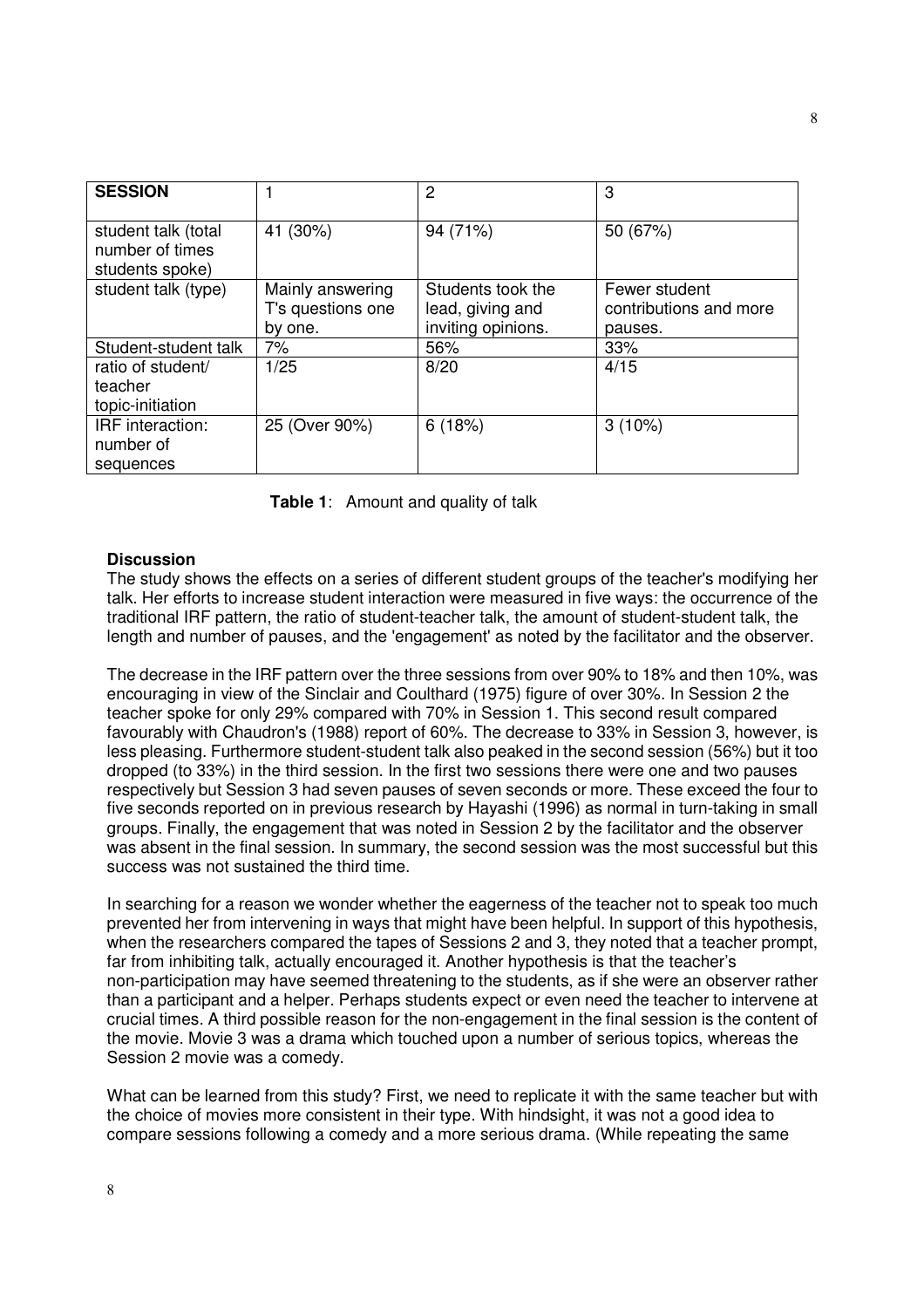movie might lead to better research, it would not fit the policy of the ELSAC, which provides fresh programmes regularly.) It would help to monitor in addition the pre-activity activities which students were given. We also need to record the teacher's developing ability to ask enough but not too many questions in line with Wajnryb's (1992) suggestion that "a teacher monitoring a group is there to listen, help and monitor, but not to teach" (p.112). It seems that the "help and monitor" function may have been underplayed in session 3. This further research will include analysing the small group talk by asking more specific questions about the data. For example:

How was talk distributed between students?

How many students spoke?

How often?

What sort of spontaneous questions do students ask?

### **Conclusion**

We have reported a self-evaluation exercise by one teacher. On the basis of this small study we cannot draw generalisations. We were aware from the start of the limitations of our study. Apart from modifications made by the teacher, there were two major variables for each session: a change of movie and a change of students. These were inevitable, given the nature of the ELSAC's work. Nevertheless, the methods and results seem to be of wider interest as an example of research which must fit into the actual teaching and learning requirements of an institution. We have shown that the opportunities for evaluating one's own talk and its effects on students can lead to modification but that the results of the modified teacher input must also be examined carefully.

### **References**

Chaudron, C. (1988). Second language classrooms: research on teaching and learning. Cambridge: Cambridge University Press.

Ellis, R. (1994). The study of second language acquisition. Oxford: Oxford University Press.

Hayashi, R. (1996). Cognition, empathy, and interaction: floor management of English and Japanese conversation. New Jersey: Ablex Publishing Corporation.

Johnson, K. (1995). Understanding communication in second language classrooms. Cambridge: Cambridge University Press.

Long, M. and Porter, P. (1985). "Group work, interlanguage talk and second language acquisition". TESOL Quarterly, 19, 207-228.

McCarthy, Michael (1991). Discourse analysis for language teachers. Cambridge: Cambridge University Press.

Seedhouse, Paul (1996). "Classroom interaction: possibilities and impossibilities". ELT Journal. 50,1: 16-24.

Sinclair, J.M. and Coulthard, M. (1975). Towards an analysis of discourse. Oxford: Oxford University Press.

Tsui, A. (1994). English conversation. Oxford: Oxford University Press.

Tsui, A. (1995). Classroom interaction. London: Penguin.